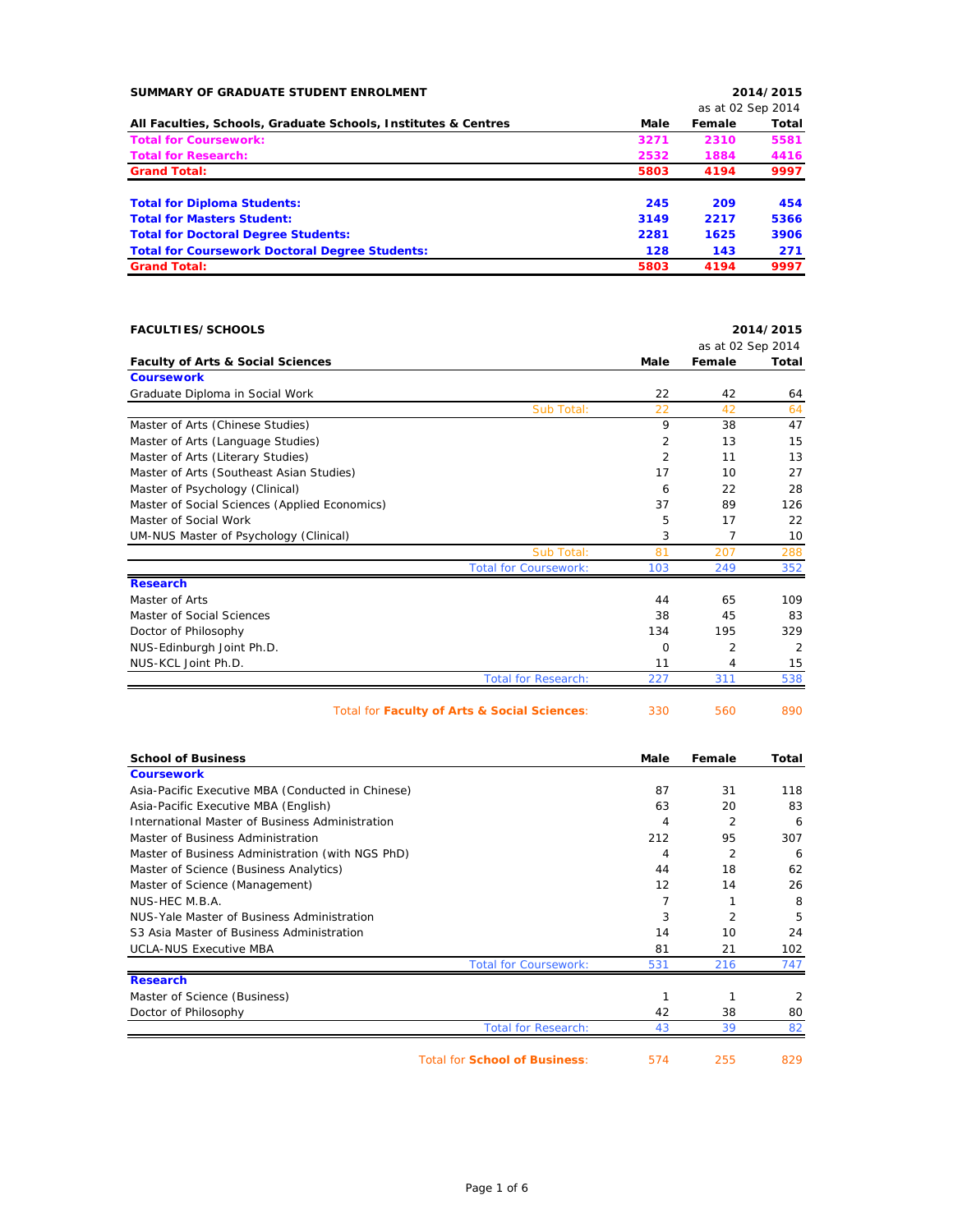| <b>School of Computing</b>                                     | Male           | Female         | Total          |
|----------------------------------------------------------------|----------------|----------------|----------------|
| <b>Coursework</b>                                              |                |                |                |
| Master of Computing                                            | 165            | 50             | 215            |
| <b>Total for Coursework:</b>                                   | 165            | 50             | 215            |
| <b>Research</b>                                                |                |                |                |
| Master of Science                                              | 8              | 5              | 13             |
| Doctor of Philosophy                                           | 205            | 82             | 287            |
| NUS-IITB Joint Ph.D.                                           | 1<br>214       | 0<br>87        | 1<br>301       |
| <b>Total for Research:</b>                                     |                |                |                |
| <b>Total for School of Computing:</b>                          | 379            | 137            | 516            |
|                                                                |                |                |                |
| <b>Faculty of Dentistry</b>                                    | Male           | Female         | Total          |
| <b>Coursework</b>                                              |                |                |                |
| Graduate Diploma in Dental Implantology                        | 2              | 4              | 6              |
| Sub Total:                                                     | $\overline{2}$ | $\overline{4}$ | 6              |
| Master of Dental Surgery (Endodontics)                         | 3              | 6              | 9              |
| Master of Dental Surgery (Oral & Maxillofacial Surgery)        | 5              | $\overline{2}$ | $\overline{7}$ |
| Master of Dental Surgery (Orthodontics)                        | 8              | 9              | 17             |
| Master of Dental Surgery (Periodontology)                      | 3              | $\overline{4}$ | $\overline{7}$ |
| Master of Dental Surgery (Prosthodontics)                      | 0              | 9              | 9              |
| Sub Total:                                                     | 19             | 30             | 49             |
| <b>Total for Coursework:</b>                                   | 21             | 34             | 55             |
| <b>Research</b><br>Master of Science                           |                |                |                |
|                                                                | 1<br>10        | 3<br>8         | 4<br>18        |
| Doctor of Philosophy<br><b>Total for Research:</b>             | 11             | 11             | 22             |
|                                                                |                |                |                |
| <b>Total for Faculty of Dentistry:</b>                         | 32             | 45             | 77             |
|                                                                |                |                |                |
| <b>School of Design &amp; Environment</b><br><b>Coursework</b> | Male           | Female         | Total          |
| Master of Architecture                                         | 74             | 84             | 158            |
| Master of Arts (Urban Design)                                  | 13             | 11             | 24             |
| Master of Landscape Architecture                               | 5              | 15             | 20             |
| Master of Science (Building Performance & Sustainability)      | 20             | 15             | 35             |
| Master of Science (Environmental Management)                   | 21             | 31             | 52             |
| Master of Science (Integrated Sustainable Design)              | 9              | 11             | 20             |
| Master of Science (Project Management)                         | 47             | 19             | 66             |
| Master of Science (Real Estate)                                | 32             | 21             | 53             |
| Master of Urban Planning                                       | 5              | 14             | 19             |
| <b>Total for Coursework:</b>                                   | 226            | 221            | 447            |
| <b>Research</b>                                                |                |                |                |
| Master of Arts (Architecture)                                  | 2              | 0              | 2              |
| Master of Arts (Industrial Design)                             | 0              | $\overline{2}$ | $\overline{2}$ |
|                                                                |                | 0              | $\overline{2}$ |
| Master of Science (Building)                                   | 2              |                |                |
| Master of Science (Real Estate and Urban Economics)            | 0              | 2              | $\overline{2}$ |
| Doctor of Philosophy                                           | 45             | 40             | 85             |
| NUS-DTU Joint Ph.D.<br><b>Total for Research:</b>              | $\overline{2}$ | 0<br>44        | 2<br>95        |

Total for **School of Design & Environment**: 277 265 542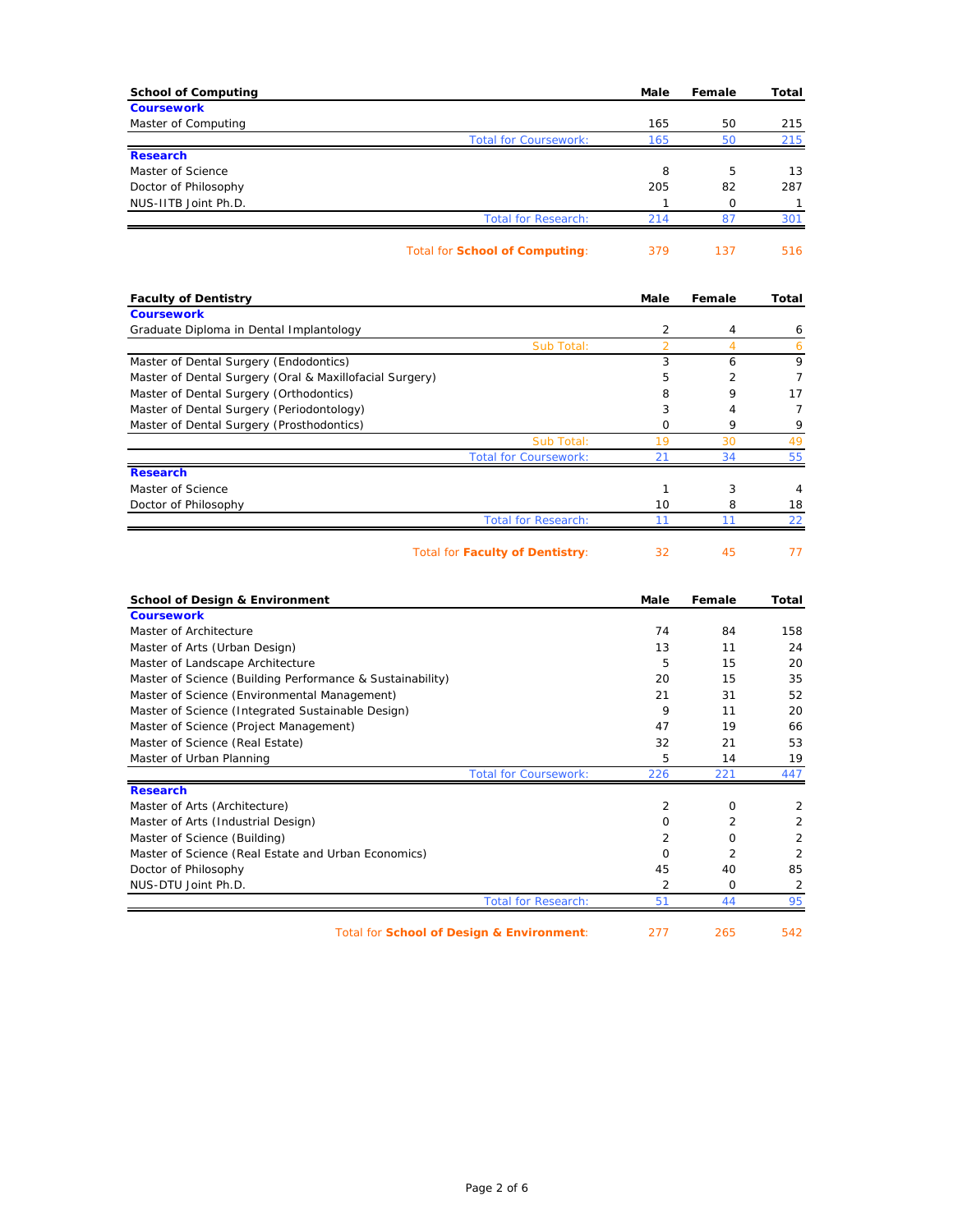| <b>Faculty of Engineering</b>                                 | Male           | Female         | <b>Total</b> |
|---------------------------------------------------------------|----------------|----------------|--------------|
| <b>Coursework</b>                                             |                |                |              |
| M.Sc (Hydraulic Engrg & Water Resources Mgmt)                 | 29             | 18             | 47           |
| Master of Science (Chemical Engineering)                      | 37             | 21             | 58           |
| Master of Science (Civil Engineering)                         | 72             | 33             | 105          |
| Master of Science (Electrical Engineering)                    | 128            | 47             | 175          |
| Master of Science (Environmental Engineering)                 | 21             | 27             | 48           |
| Master of Science (Geotechnical Engineering)                  | 28             | 9              | 37           |
| Master of Science (Industrial and Systems Engineering)        | 108            | 60             | 168          |
| Master of Science (Intellectual Property Management)          | $\overline{7}$ | $\overline{7}$ | 14           |
| Master of Science (Management of Technology)                  | 91             | 27             | 118          |
| Master of Science (Materials Science and Engineering)         | 19             | 12             | 31           |
| Master of Science (Mechanical Engineering)                    | 88             | 8              | 96           |
| Master of Science (Mechatronics)                              | $\overline{4}$ | $\overline{2}$ | 6            |
| Master of Science (Offshore Technology)                       | 68             | 13             | 81           |
| Master of Science (Safety, Health & Environmental Technology) | 54             | 31             | 85           |
| Master of Science (Supply Chain Management)                   | 50             | 56             | 106          |
| Master of Science (Systems Design and Management)             | 26             | 12             | 38           |
| Master of Science (Transportation Systems and Management)     | 13             | 9              | 22           |
| <b>Total for Coursework:</b>                                  | 843            | 392            | 1235         |
| <b>Research</b>                                               |                |                |              |
| Master of Engineering                                         | 88             | 42             | 130          |
| Doctor of Philosophy                                          | 722            | 307            | 1029         |
| NUS-ICL Joint Ph.D. (FoE)                                     | 5              | $\mathbf 0$    | 5            |
| NUS-IITB Joint Ph.D.                                          | 1              | $\Omega$       | 1            |
| NUS-IITM Joint Ph.D.                                          | 1              | O              | $\mathbf{1}$ |
| NUS-SUPELEC Joint Ph.D.                                       | 1              | $\mathbf 0$    | 1            |
| NUS-UIUC Joint Ph.D.                                          | 0              | 1              | 1            |
| <b>Total for Research:</b>                                    | 818            | 350            | 1168         |
| Total for Faculty of Engineering:                             | 1661           | 742            | 2403         |
|                                                               |                |                |              |
| <b>Faculty of Law</b>                                         | Male           | Female         | Total        |
| <b>Coursework</b>                                             |                |                |              |
| Graduate Diploma in Maritime & Arbitration                    | 13             | 5              | 18           |
| Sub Total:                                                    | 13             | 5              | 18           |
| Master of Laws                                                | 9              | 11             | 20           |
| Master of Laws (Asian Legal Studies)                          | 1              | $\overline{2}$ | 3            |
| Master of Laws (Corporate & Financial Services Law)           | 5              | 14             | 19           |
| Master of Laws (Intellectual Property & Technology Law)       | $\overline{2}$ | 6              | 8            |
| Master of Laws (International & Comparative Law)              | 4              | 8              | 12           |
|                                                               |                |                |              |

| Master of Laws (International Business Law) |                              | 16 | 24 | 40  |
|---------------------------------------------|------------------------------|----|----|-----|
| Master of Laws (Maritime Law)               |                              | ь  |    | 12  |
|                                             | Sub Total:                   |    | 72 |     |
|                                             | <b>Total for Coursework:</b> | 55 |    | 132 |
| <b>Research</b>                             |                              |    |    |     |
| Doctor of Philosophy                        |                              | 10 |    | 16  |
|                                             | <b>Total for Research:</b>   |    |    | 16  |
|                                             |                              |    |    |     |

Total for **Faculty of Law**: 65 83 148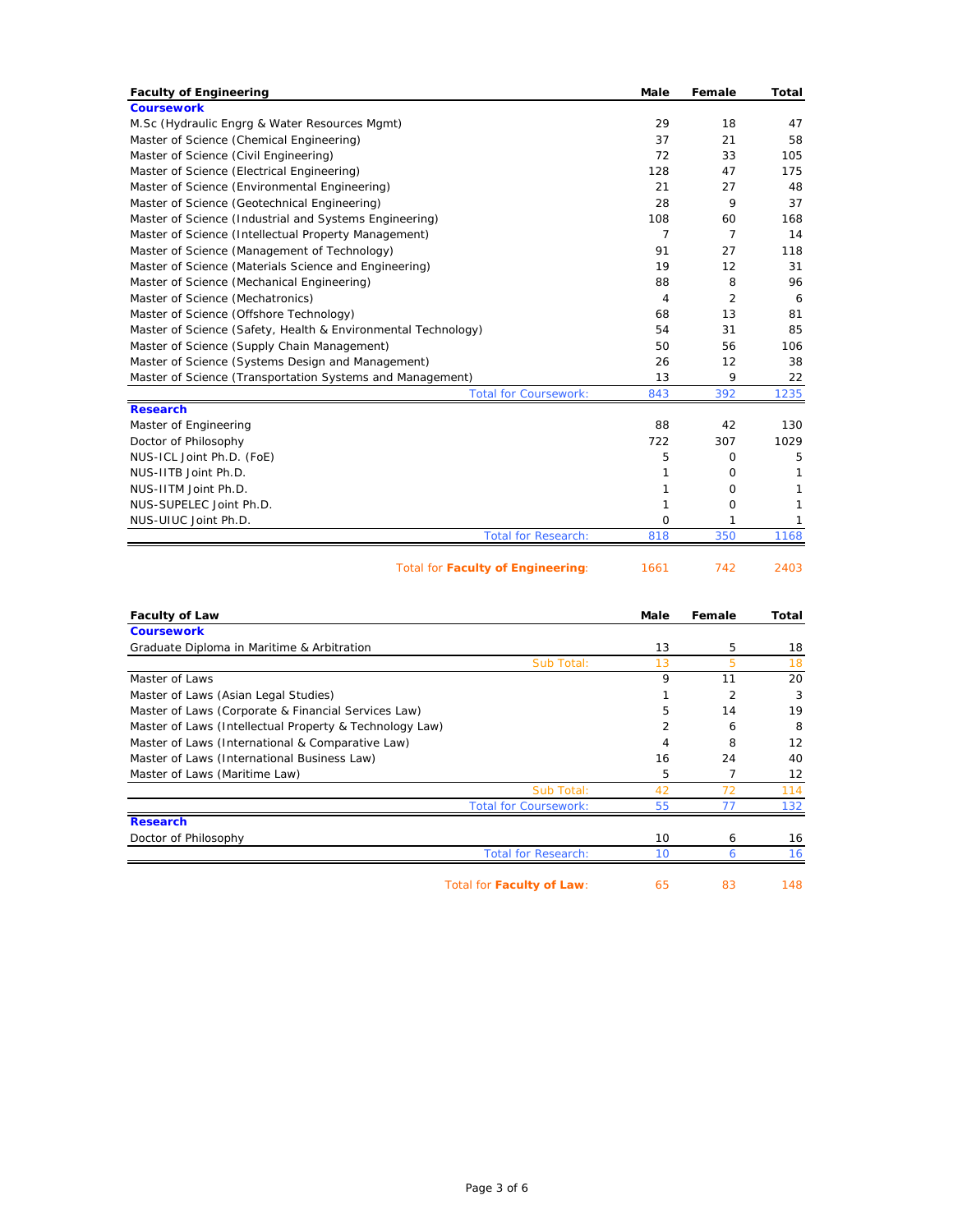| Lee Kuan Yew School of Public Policy                       | Male              | Female       | Total              |
|------------------------------------------------------------|-------------------|--------------|--------------------|
| <b>Coursework</b>                                          |                   |              |                    |
| Graduate Diploma in Public Policy                          | 1                 | 0            | 1                  |
| Sub Total:                                                 | 1                 | 0            | $\mathbf{1}$       |
| Master in Public Administration                            | 45                | 16           | 61                 |
| Master in Public Administration and Management             | 47<br>14          | 23<br>5      | 70<br>19           |
| Master in Public Management                                | 60                | 76           | 136                |
| Master in Public Policy<br>Sub Total:                      | 166               | 120          | 286                |
| <b>Total for Coursework:</b>                               | 167               | 120          | 287                |
| <b>Research</b>                                            |                   |              |                    |
| Doctor of Philosophy                                       | 18                | 21           | 39                 |
| <b>Total for Research:</b>                                 | 18                | 21           | 39                 |
| Total for Lee Kuan Yew School of Public Policy:            | 185               | 141          | 326                |
| Saw Swee Hock School of Public Health                      | Male              | Female       | Total              |
| <b>Coursework</b>                                          |                   |              |                    |
| Master of Public Health                                    | 28                | 48           | 76                 |
| <b>Total for Coursework:</b>                               | 28                | 48           | 76                 |
| <b>Research</b>                                            |                   |              |                    |
| Master of Science                                          | 1                 | 7            | 8                  |
| Doctor of Philosophy                                       | 13                | 26           | 39                 |
| PhD in Biostatistics                                       | 0                 | $\mathbf{1}$ | $\mathbf{1}$       |
|                                                            |                   |              |                    |
| <b>Total for Research:</b>                                 | 14                | 34           | 48                 |
| Total for Saw Swee Hock School of Public Health:           | 42                | 82           | 124                |
| <b>Faculty of Science</b>                                  | Male              | Female       | Total              |
| <b>Coursework</b>                                          |                   |              |                    |
| Joint Master of Science in Industrial Chemistry            | 20                | 18           | 38                 |
| Master of Science (Applied Physics)                        | 17                | 7            | 24                 |
| Master of Science (Chemistry)                              | 28                | 62           | 90                 |
| Master of Science (Mathematics)                            | 22                | 15           | 37                 |
| Master of Science (Pharmaceutical Sciences and Technology) | 8                 | 23           | 31                 |
| Master of Science (Physics)                                | 6                 | 6            | 12                 |
| Master of Science (Quantitative Finance)                   | 40                | 42           | 82                 |
| Master of Science (Statistics)                             | 70                | 78           | 148                |
| NUS-ANU Master of Science (Science Communication)          | 12                | 18           | 30                 |
| Doctor of Pharmacy                                         | 3                 | 17           | 20                 |
| <b>Total for Coursework:</b>                               | 226               | 286          | 512                |
| <b>Research</b>                                            |                   |              |                    |
| Master of Science                                          | 52                | 52           | 104                |
| Doctor of Philosophy                                       | 485               | 355          | 840                |
| NUS-HUJ Joint Ph.D.                                        | $\mathbf{1}$<br>7 | 1<br>4       | 2                  |
| NUS-ICL Joint Ph.D. (FoS)<br>NUS-IITB Joint Ph.D.          | 1                 | 0            | 11<br>$\mathbf{1}$ |
|                                                            |                   |              |                    |
| NUS-IITM Joint Ph.D.                                       | 0                 | 1            | 1                  |
| NUS-KCL Joint Ph.D.<br>Ph.D. in Mechanobiology (FoS)       | 0<br>15           | 3<br>14      | 3<br>29            |

Total for **Faculty of Science**: 787 716 1503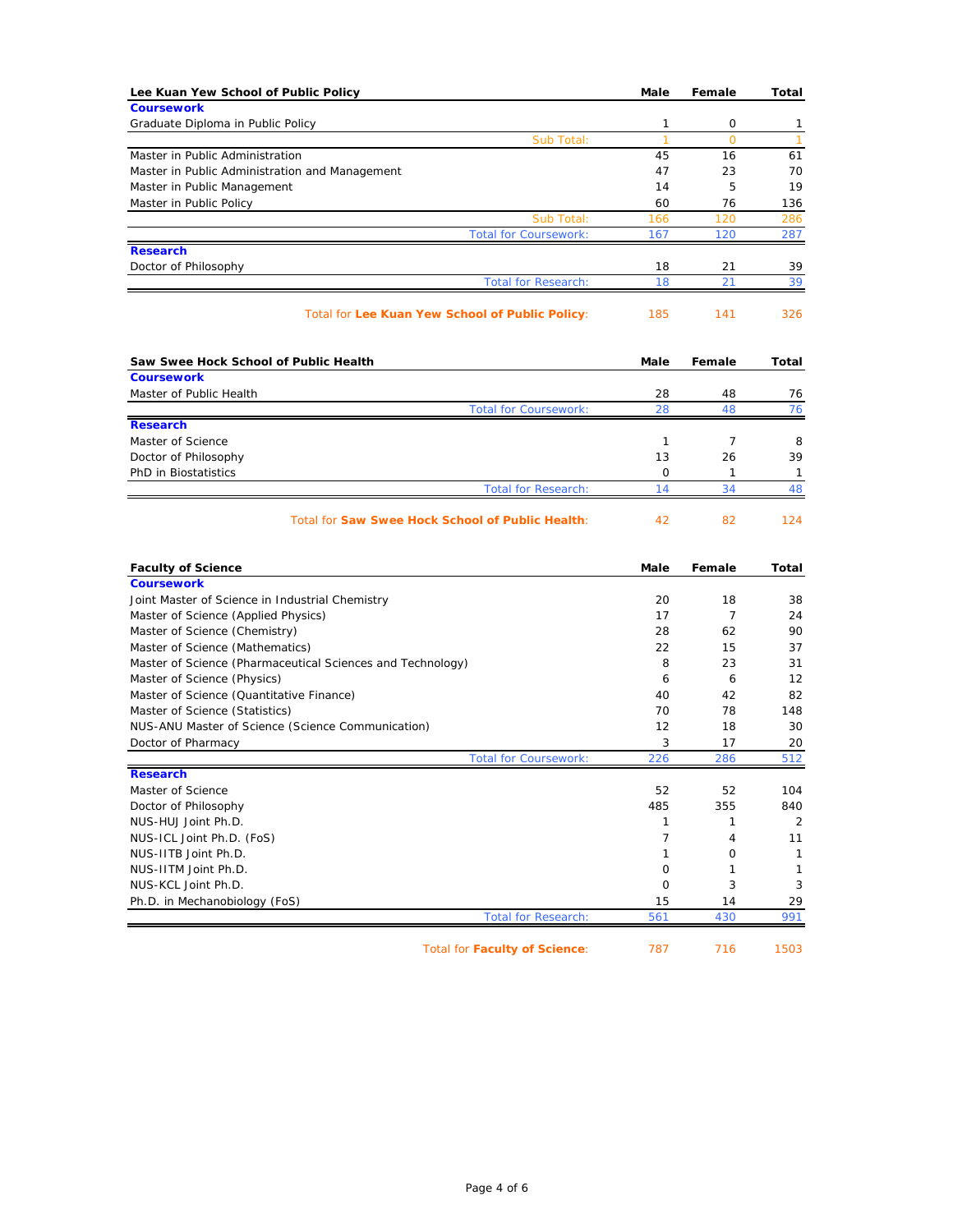| Yong Loo Lin School of Medicine                                    | <b>Male</b>    | Female         | Total        |
|--------------------------------------------------------------------|----------------|----------------|--------------|
| <b>Coursework</b>                                                  |                |                |              |
| Graduate Diploma in Family Medicine                                | 3              | 1              | 4            |
| Graduate Diploma in Family Practice Dermatology                    | 19             | 14             | 33           |
| Graduate Diploma in Geriatric Medicine                             | 22             | 23             | 45           |
| Graduate Diploma in Mental Health                                  | 23             | 12             | 35           |
| Graduate Diploma in Occupational Medicine                          | 15             | 8              | 23           |
| Graduate Diploma in Palliative Medicine                            | 15             | $\overline{7}$ | 22           |
| Sub Total:                                                         | 97             | 65             | 162          |
| Master of Clinical Investigation                                   | 17             | 10             | 27           |
| Master of Medicine (Anaesthesiology)                               | 7              | 8              | 15           |
| Master of Medicine (Diagnostic Radiology)                          | $\mathbf{1}$   | 1              | 2            |
| Master of Medicine (Emergency Medicine)                            | 45             | 14             | 59           |
| Master of Medicine (Internal Medicine)                             | 45             | 30             | 75           |
| Master of Medicine (Orthopaedic Surgery)                           | 9              | 1              | 10           |
| Master of Medicine (Paediatric Medicine)                           | 2              | 5              | 7            |
| Master of Nursing                                                  | 5              | 45             | 50           |
| Master of Science (Audiology)                                      | $\overline{2}$ | 14             | 16           |
| Master of Science (Speech and Language Pathology)                  | 3              | 18             | 21           |
| Sub Total:                                                         | 136            | 146            | 282          |
| <b>Total for Coursework:</b>                                       | 233            | 211            | 444          |
| <b>Research</b>                                                    |                |                |              |
| Joint M.Sc. in Infectious Diseases, Vaccinology and Drug Discovery | $\overline{4}$ | 3              | 7            |
| Master of Science                                                  | 10             | 27             | 37           |
| Master of Science (Nursing)                                        | $\mathbf 0$    | 5              | 5            |
| Doctor of Philosophy                                               | 170            | 260            | 430          |
| Doctor of Philosophy (Nursing)                                     | 4              | 24             | 28           |
| NUS-HUJ Joint Ph.D.                                                | 0              | 1              | 1            |
| NUS-ICL Joint Ph.D. (SoM)                                          | 1              | $\mathbf 0$    | $\mathbf{1}$ |
| PhD in Cancer Biology                                              | 19             | 29             | 48           |
| <b>Total for Research:</b>                                         | 208            | 349            | 557          |
| Total for Yong Loo Lin School of Medicine:                         | 441            | 560            | 1001         |
| Yong Siew Toh Conservatory of Music                                | Male           | Female         | Total        |
| <b>Coursework</b>                                                  |                |                |              |
| Master of Music                                                    | 4              | 1              | 5            |
| <b>Total for Coursework:</b>                                       | $\overline{4}$ | 1              | 5            |
| Total for Yong Siew Toh Conservatory of Music:                     | 4              | 1              | 5            |
| Duke-NUS Graduate Medical School S'pore                            | Male           | Female         | Total        |
| <b>Coursework</b>                                                  |                |                |              |
| Doctor of Medicine                                                 | 125            | 126            | 251          |
| <b>Total for Coursework:</b>                                       | 125            | 126            | 251          |
| <b>Research</b>                                                    |                |                |              |
| Doctor Of Philosophy                                               | 25             | 34             | 59           |
| <b>Total for Research:</b>                                         | 25             | 34             | 59           |
| Total for Duke-NUS Graduate Medical School S'pore:                 | 150            | 160            | 310          |